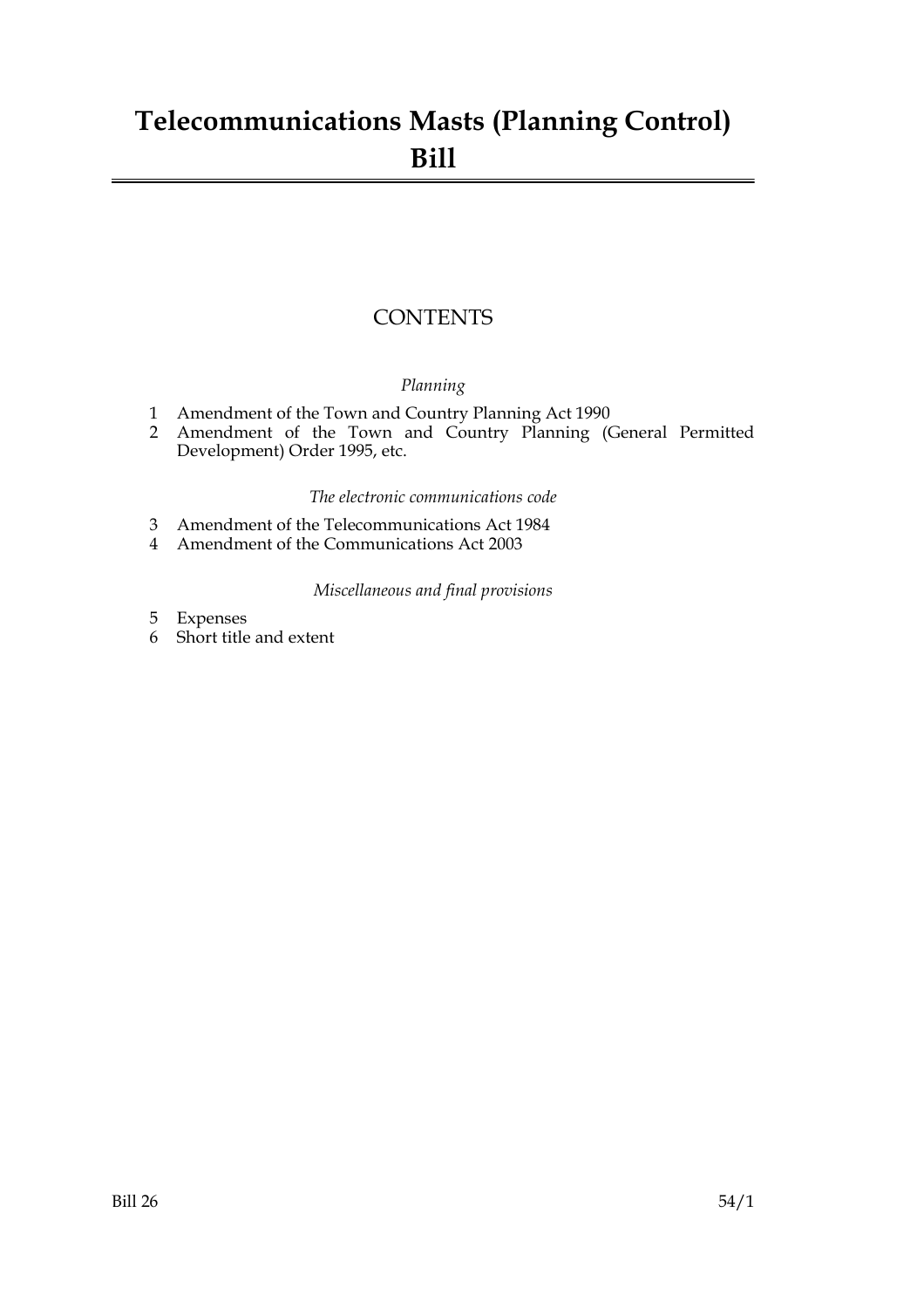# A **BILL** TO

Amend the law relating to planning in connection with telecommunications masts and associated apparatus; to amend the electronic communications code in connection with telecommunications masts and associated apparatus and make further provision about that code; and for connected purposes.

E IT ENACTED by the Queen's most Excellent Majesty, by and with the advice and consent of the Lords Spiritual and Temporal, and Commons, in this present **B** E IT ENACTED by the Queen's most Excellent Majesty, by and with consent of the Lords Spiritual and Temporal, and Commons, Parliament assembled, and by the authority of the same, as follows:  $-$ 

#### *Planning*

#### **1 Amendment of the Town and Country Planning Act 1990**

- (1) The Town and Country Planning Act 1990 (c. 8) is amended as follows.
- (2) After section 71A insert—

#### **"71B Telecommunications masts: precautionary principle statement**

- (1) Every application for planning permission for telecommunications masts and associated apparatus shall be accompanied by a precautionary principle statement ('the statement').
- (2) A local planning authority on receipt of an application for planning permission for telecommunications masts and associated apparatus, and on the receipt of a notice of appeal, shall—
	- (a) make copies of the statement available for inspection, and
	- (b) indicate how representations can be made in respect of the statement,

in such manner as may be prescribed by regulations.

(3) A local planning authority in considering an application for planning permission for telecommunications masts and associated apparatus, or the Secretary of State on an appeal against a determination or nondetermination, shall not make a decision until it, or he, has first taken into account the information contained within the statement and any representations received in respect of that information.

*5*

*10*

*15*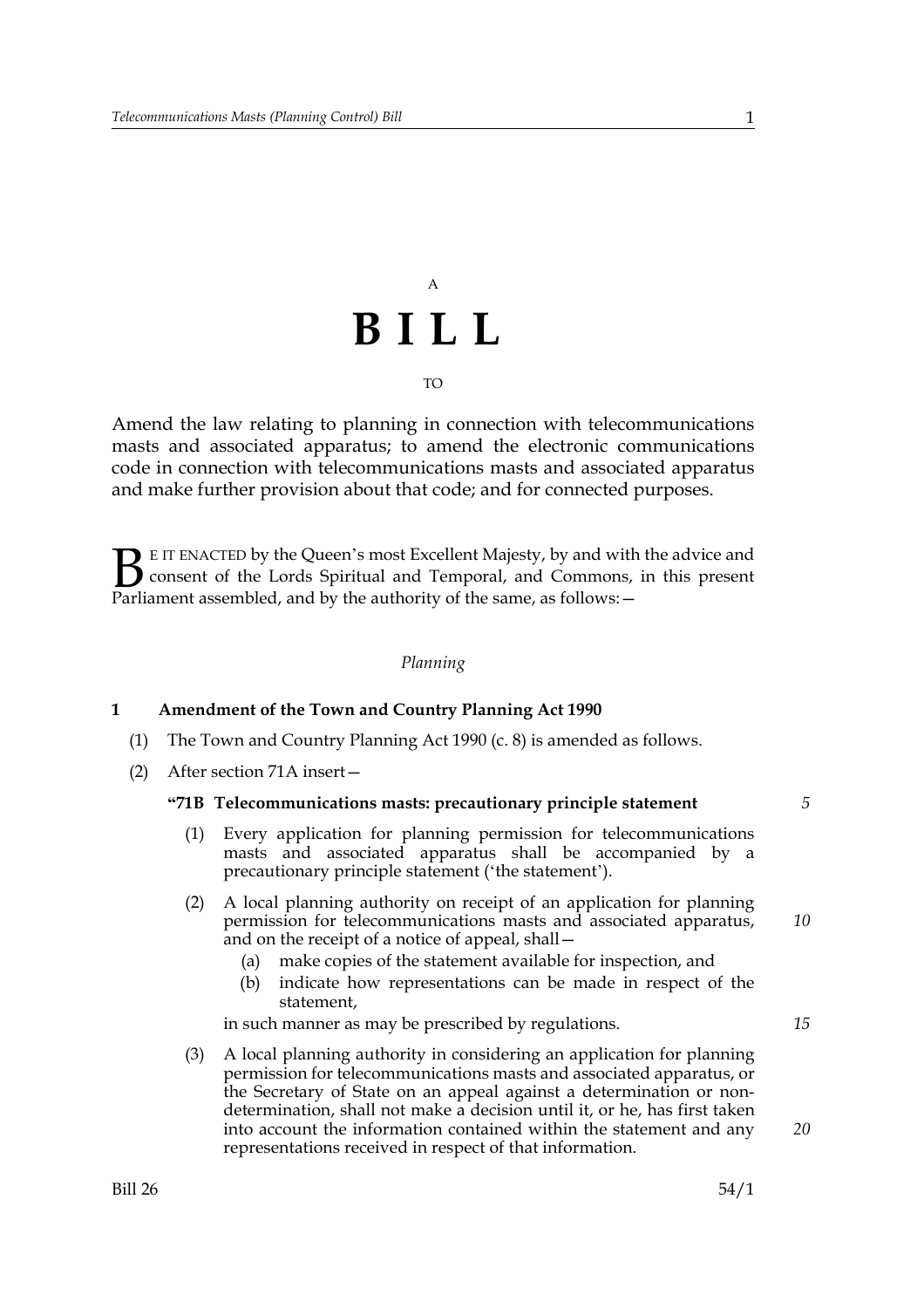(4) Where the statement indicates that there is a threat of damage to health or the environment, it shall not be a ground for granting planning permission that there is a lack of full scientific certainty about the extent of the threat of damage to health or the environment.

#### **71C Telecommunications masts: beam of greatest intensity certificate**

- (1) Every application for planning permission for telecommunications masts and associated apparatus shall be accompanied by a certificate ('the certificate') which sets out—
	- (a) the area and maximum range of the beam of greatest intensity,
	- (b) the minimum and maximum distances at ground level of the beam of greatest intensity, *10*
	- (c) an explanation of the way in which the intensity of radiation falls off with distance from an antenna and of the level of the intensity of radiofrequency radiation,
	- (d) an indication of where the beam of greatest intensity falls and the nearest and farthest distance from the antenna to these points. *15*
- (2) A local planning authority on receipt of an application for planning permission for telecommunications masts and associated apparatus, and on the receipt of a notice of appeal, shall
	- (a) make copies of the certificate available for inspection, and
	- (b) indicate how representations can be made

in such manner as may be prescribed by regulations.

(3) Where a beam of greatest intensity falls on any part of any premises or land occupied by or consisting of an educational or medical facility, or of residential property, planning permission shall not be granted before first taking into account the information contained within the certificate, and any representations received in respect of that information.

|  |  |  | (4) For the purposes of section 71B and this section $-$ |  |  |  |
|--|--|--|----------------------------------------------------------|--|--|--|
|--|--|--|----------------------------------------------------------|--|--|--|

- 'beam of greatest intensity' means where the greatest exposure to the radiofrequency radiation signal occurs;
- 'educational facility' means any premises used for the education of children and young adults, whether such education is full or part time, and includes a nursery school;
- 'electronic communications code' means the code set out in Schedule 2 to the Telecommunications Act 1984;

'exempted apparatus' means—

- (a) a public call box, or
- (b) an antenna which cannot be used for receiving a signal transmitted from a telecommunications mast, and *40*
- (c) radio equipment which cannot be used in connection with a telecommunications mast;
- 'medical facility' means any premises used for medical treatment or care;
- 'precautionary principle statement' means a statement accompanying an application for planning permission for telecommunications masts and associated apparatus which describes the effect upon the environment or human health

*5*

*20*

*25*

*30*

*35*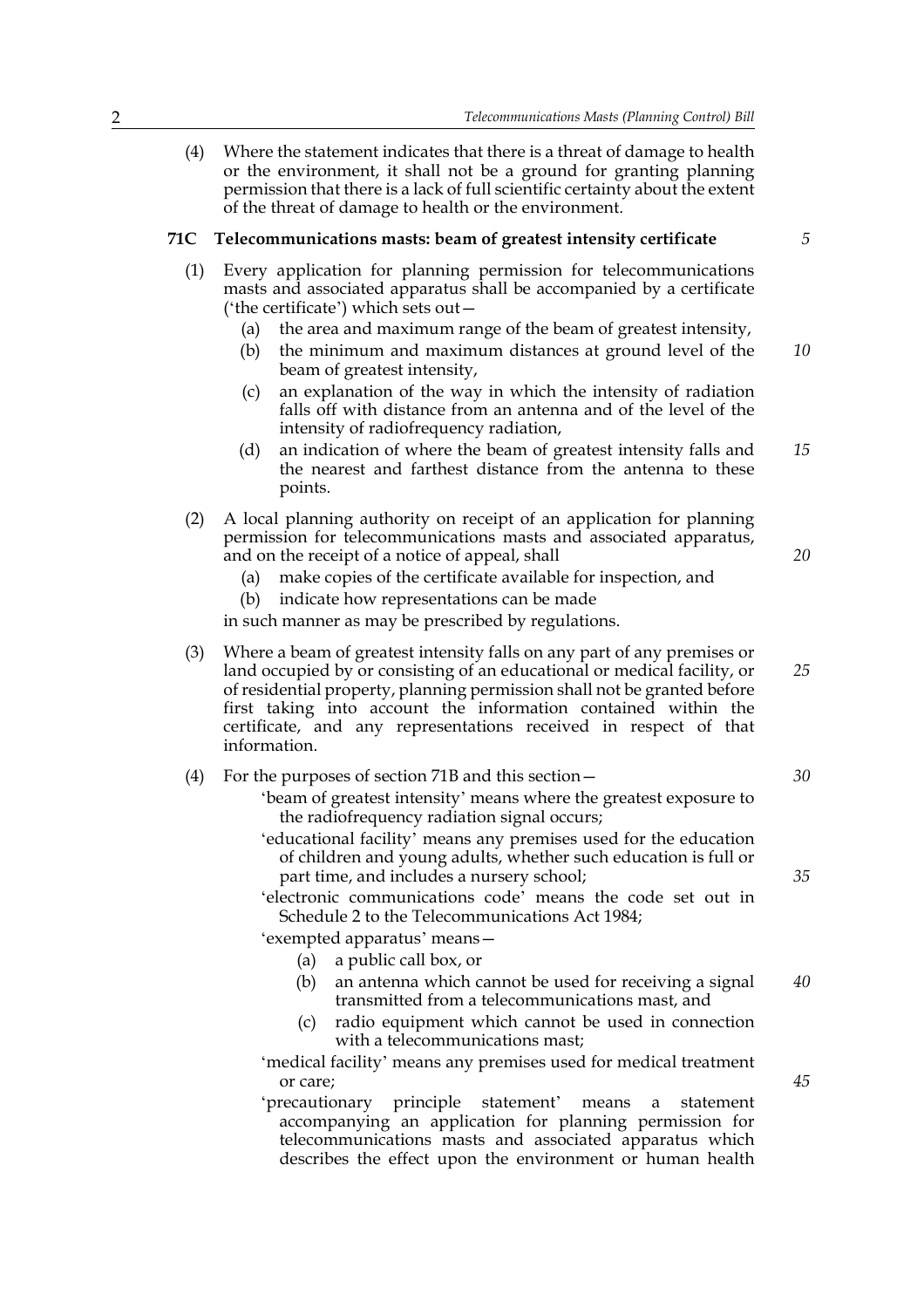which might arise from the installation or use of the telecommunications masts and associated apparatus;

'telecommunications masts and associated apparatus' has the same meaning as the term 'electronic communications apparatus' in the electronic communications code, except that the definition of that term does not include exempted apparatus."

#### **2 Amendment of the Town and Country Planning (General Permitted Development) Order 1995, etc.**

- (1) The Town and Country Planning (General Permitted Development) Order 1995 (S.I. 1995/418) is amended in accordance with subsections (2) to (6). *10*
- (2) In Article 1(2) (interpretation), at the appropriate place in alphabetical order, insert—

"'electronic communications code' means the code set out in Schedule 2 to the Telecommunications Act 1984;

'exempted apparatus' means—

- (a) a public call box, or
- (b) an antenna which cannot be used for receiving a signal transmitted from a telecommunications mast, and
- (c) radio equipment which cannot be used in connection with a telecommunications mast; *20*
- 'telecommunications masts and associated apparatus' has the same meaning as the term 'electronic communications apparatus' in the electronic communications code except that the definition of that term does not include exempted apparatus."
- (3) In Part 2 of Schedule 2 (minor operations), at end, insert—

#### "**Class D**

#### *Permitted development*

- D Development which consists of  $-$ 
	- (a) the use of land by or on behalf of an electronic communications code operator for a period not exceeding 3 months to provide access for and station temporary moveable telecommunications masts and associated apparatus, which is required for the sole purpose of temporarily replacing unserviceable telecommunications masts and associated apparatus; or
	- (b) the replacement of telecommunications masts and associated apparatus, including associated equipment and structures and the provision of means of access, which is required for the operation of an Electronic Communications Code Operator's system where such existing telecommunications masts and associated apparatus has become unserviceable. *40*

#### *Development not permitted*

D1 Development is not permitted by Class D if the telecommunications masts and associated apparatus are not of the same type and capacity *45*

*5*

*15*

*30*

*35*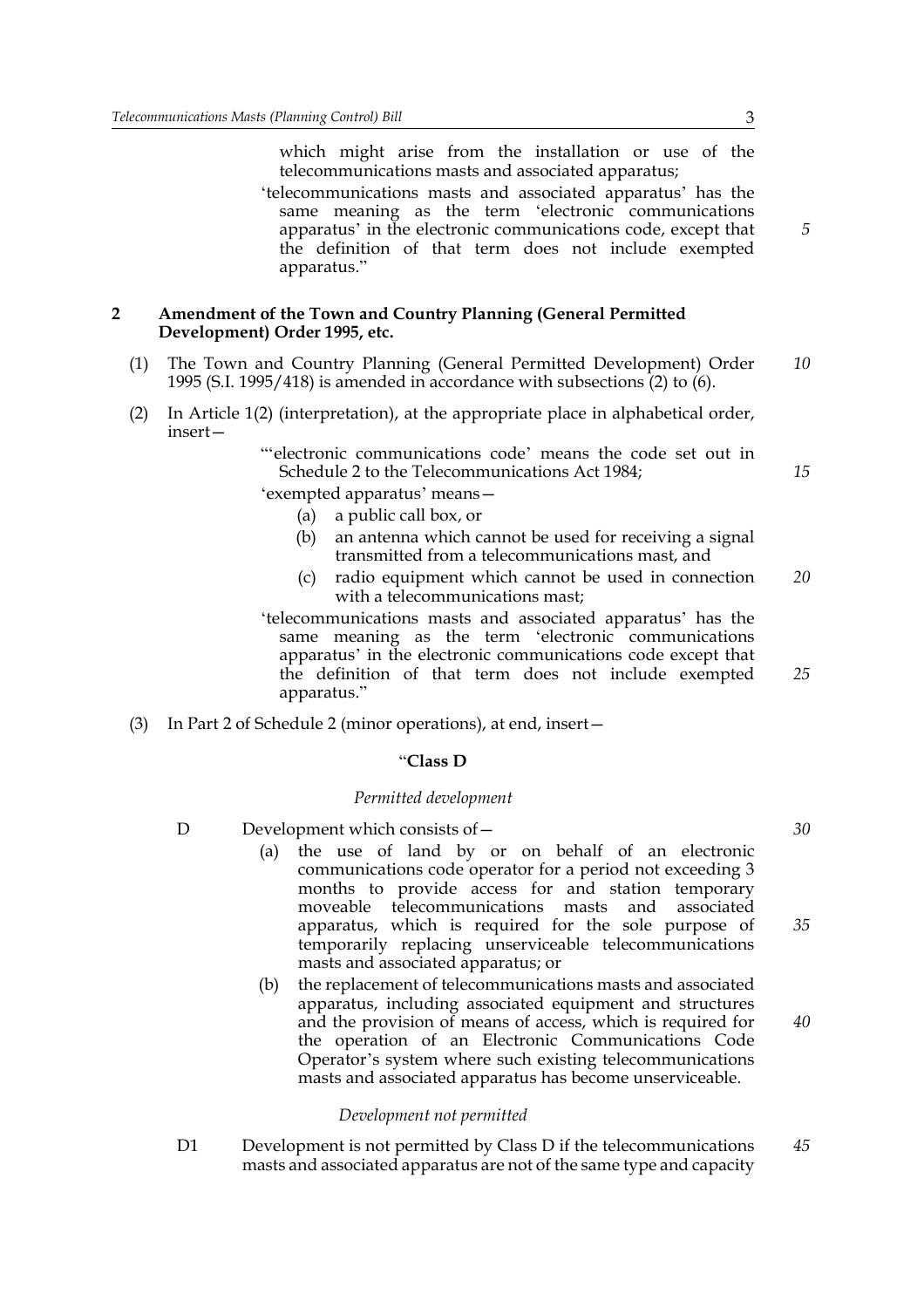as the unserviceable masts and associated apparatus they are to replace.

#### *Interpretation of Class D*

- D2 For the purposes of Class D 'moveable telecommunications masts and associated apparatus' means masts and apparatus attached to a vehicle, trailer or moveable structure."
- (4) In Part 17 of Schedule 2 (development by statutory undertakers), in paragraph A1 (development not permitted), after sub-paragraph (c), insert "or (d) telecommunications masts and associated apparatus."
- (5) Part 24 of Schedule 2 (development by electronic communications code operators) is revoked. *10*
- (6) Part 25 of Schedule 2 (other telecommunications development) is revoked.
- (7) The Town and Country Planning (General Permitted Development) (Amendment) (England) Order 2001 (S.I. 2001/2718) is revoked.
- (8) The Town and Country Planning (General Permitted Development) (Amendment) (Wales) Order 2002 (S.I. 2002/1878) is revoked. *15*

*The electronic communications code*

#### **3 Amendment of the Telecommunications Act 1984**

- (1) Schedule 2 to the Telecommunications Act 1984 (c. 12) is amended as follows.
- (2) After paragraph 5(3), insert—
	- "(3A) No order under this paragraph shall be made in respect of any land or premises consisting of an educational, nursery or medical facility."
- (3) After paragraph 5, there is inserted—
	- "5A (1) A notice may be served by a properly constituted body on the operator of an electronic communications network which may require that— *25*
		- (a) all telecommunications masts and associated apparatus be removed from premises or land used for—
			- (i) medical or health related purposes, or
			- (ii) education, including use as a nursery; and
		- (b) any land or premises, which has been the subject of a compulsory purchase made under the powers granted by section 118 of the Communications Act 2003 shall revert to the original owner.
		- (2) On an application made by the properly constituted body, at the end of a period of no fewer than 28 days starting with the date of the serving of the notice under sub-paragraph  $(1)$ , the County Court shall make an order for—
			- (a) the discontinuance of use and the removal of all telecommunications masts and associated apparatus and equipment, and *40*

*20*

*5*

*30*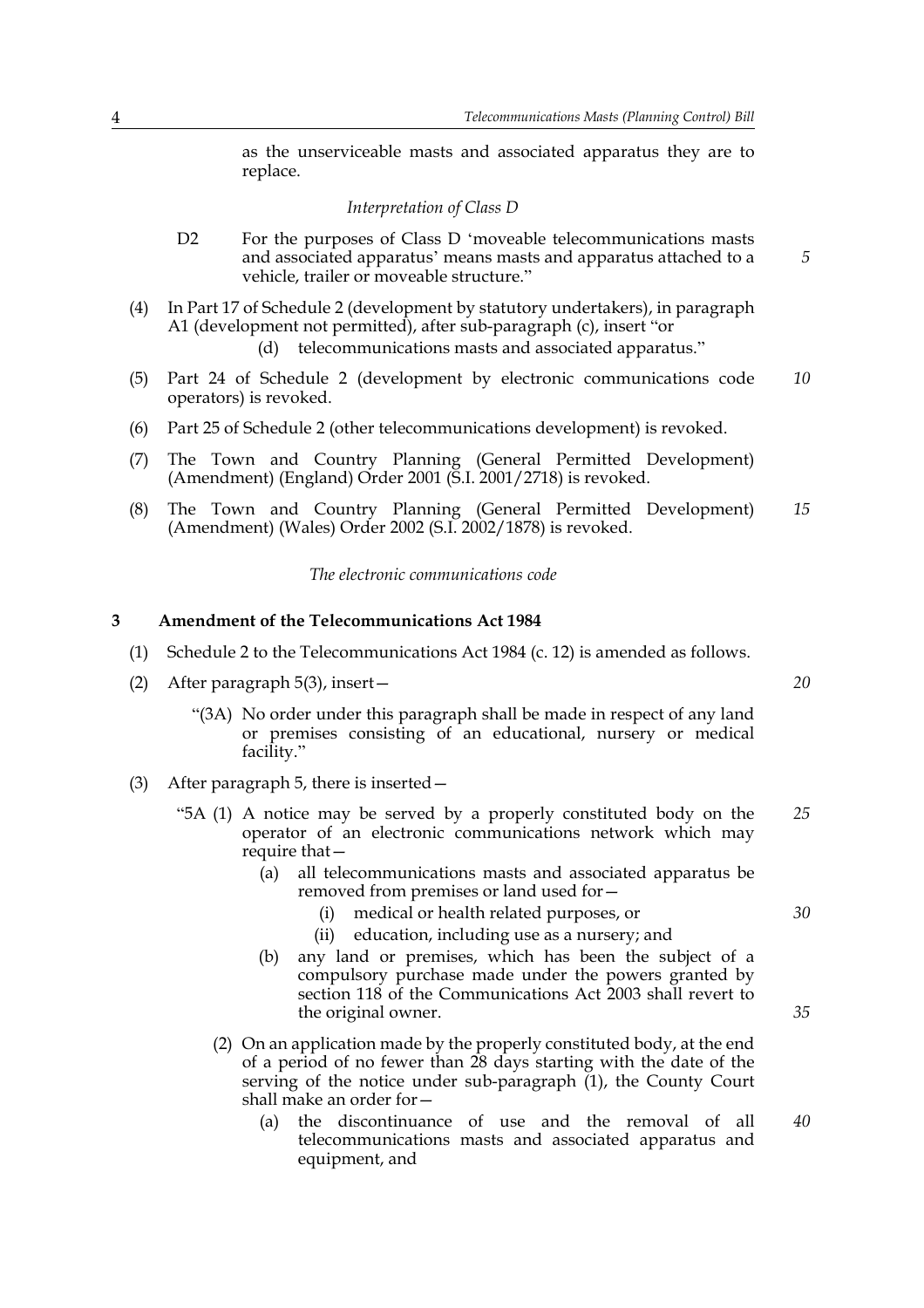(b) the reversion of any land or premises, set out in the notice.

- (3) On the granting of an order under this paragraph, the County Court shall order that—
	- (a) all transmissions from telecommunications masts and associated apparatus which is the subject of the order shall cease at the end of a period not to exceed 28 days, and
	- (b) all equipment shall be removed within a period not to exceed 3 months,

from the date of the order.

- (4) No compensation shall be payable to the operator of the telecommunications masts and associated apparatus as a result of any order made by a Court under this paragraph.
- (5) For the purposes of this paragraph—

'exempted apparatus' means—

- (a) a public call box, or
- (b) an antenna which cannot be used for receiving a signal transmitted from a telecommunications mast, and
- (c) radio equipment which cannot be used in connection with a telecommunications mast; *20*

'a properly constituted body' means—

- (a) in relation to a medical facility, its management committee or proprietor,
- (b) in relation to an educational establishment other than a nursery or private education establishment, its governing body, and *25*
- (c) in relation to a nursery or private education establishment, its governing body, management committee, or proprietor;
- 'telecommunications masts and associated apparatus' has the same meaning as the term 'electronic communications apparatus' except that the definition of that term does not include exempted apparatus."

#### **4 Amendment of the Communications Act 2003**

- (1) The Communications Act 2003 (c. 21) is amended as follows.
- (2) In section 119(2) (power of OFCOM to give assistance in relation to certain proceedings), at the end, insert "or
	- (c) any application under paragraphs 5A, 17 and 21 of that code."
- (3) In paragraph 1 of Schedule 4 (interpretation), at the appropriate place in alphabetical order, insert— *40*
	- "'educational establishment' means any premises used solely or partly for the education of children or young adults, and includes schools, colleges and nurseries and all buildings and grounds of such establishments;

*45*

*15*

*5*

*10*

*30*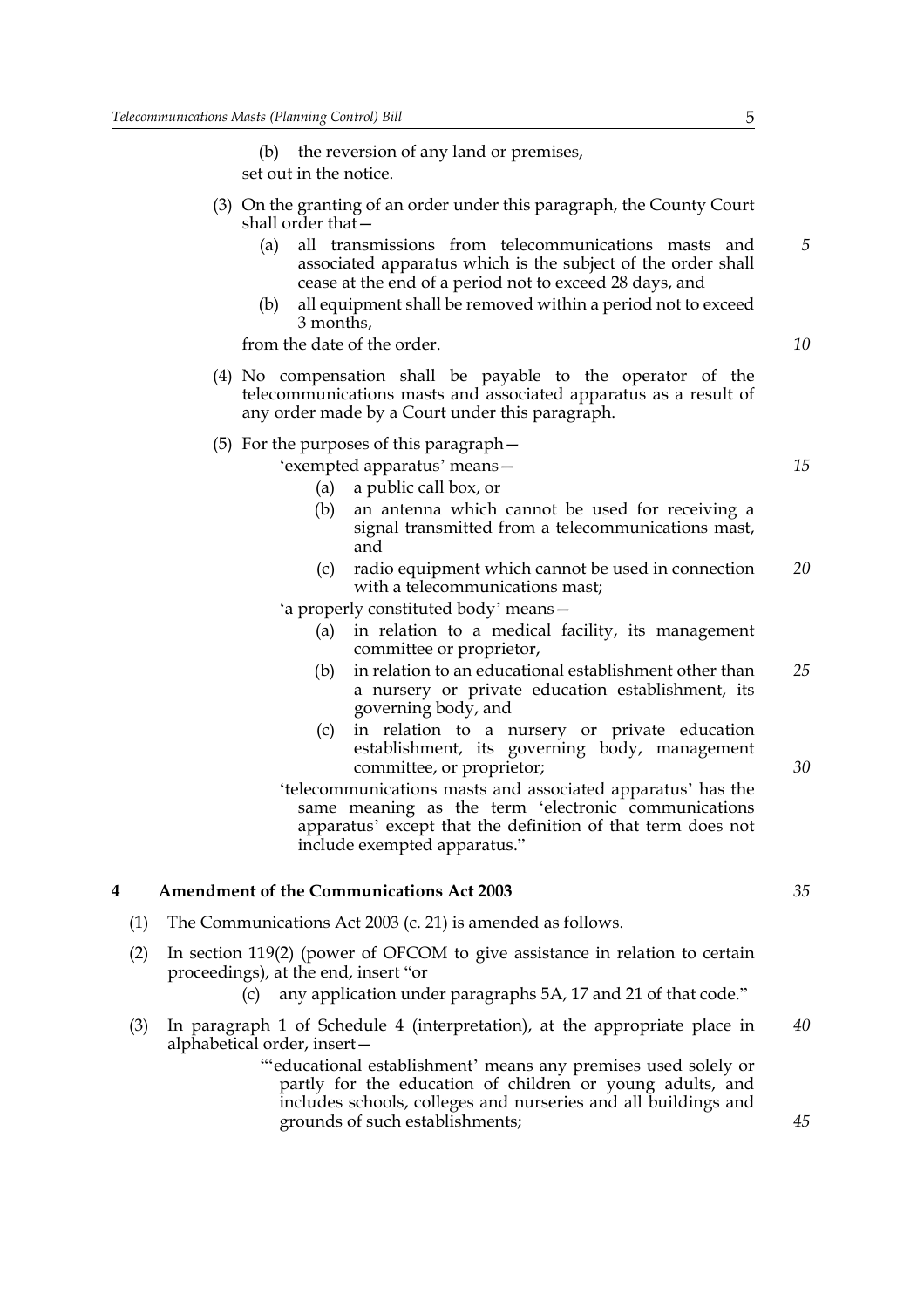"medical facility' means a facility used for medical purposes, whether such use is for residential or short-duration treatment or examination;".

- (4) In paragraph 3(1) of Schedule 4 (compulsory purchase of land: England), after the words "in England and Wales", insert the words "other than land that is owned or used by a medical facility or educational establishment".
- (5) In paragraph 4(1) of Schedule 4 (compulsory purchase of land: Scotland), after the words "in Scotland", insert the words "other than land that is owned or used by a medical facility or educational establishment".
- (6) In paragraph 5(1) of Schedule 4 (compulsory purchase of land: Northern Ireland), after the words "in Nortern Ireland", insert the words "other than land that is owned or used by a medical facility or educational establishment". *10*

*Miscellaneous and final provisions*

#### **5 Expenses**

*There shall be paid out of money provided by Parliament any increase attributable to this Act in the sums payable out of money so provided under any other enactment. 15*

#### **6 Short title and extent**

- (1) This Act may be cited as the Telecommunications Masts (Planning Control) Act 2005.
- (2) Sections 1 and 2 extend to England and Wales only.

*20*